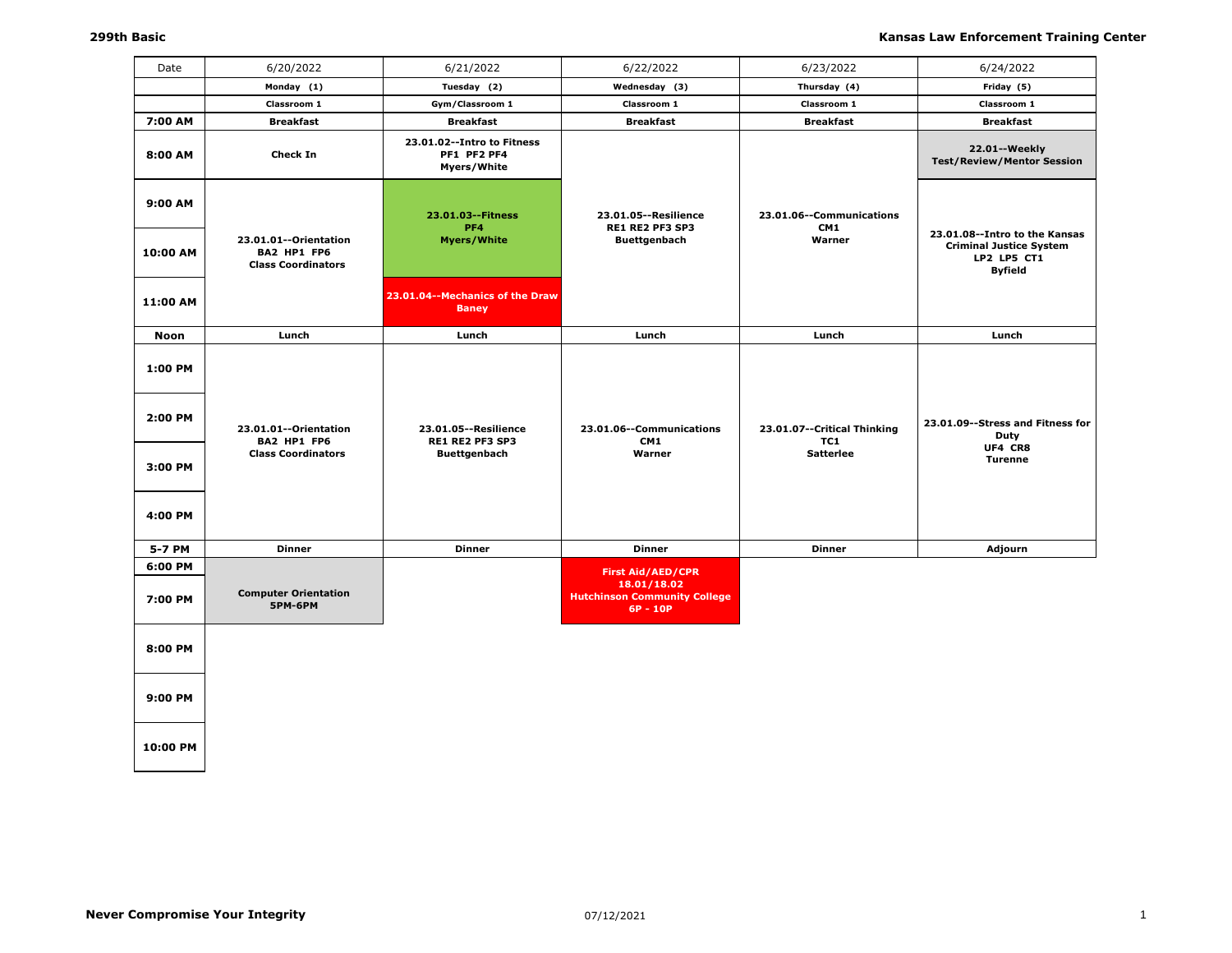| Date     | 6/27/2022                                                                    | 6/28/2022                                                      | 6/29/2022                                                                       | 6/30/2022                                                      | 7/1/2022                                           |
|----------|------------------------------------------------------------------------------|----------------------------------------------------------------|---------------------------------------------------------------------------------|----------------------------------------------------------------|----------------------------------------------------|
|          | Monday (6)                                                                   | Tuesday (7)                                                    | Wednesday (8)                                                                   | Thursday (9)                                                   | Friday (10)                                        |
|          | Classroom 1                                                                  | Classroom 1                                                    | Classroom 1                                                                     | Classroom 1                                                    | Gym/Classroom 1                                    |
| 7:00 AM  | <b>Breakfast</b>                                                             | <b>Breakfast</b>                                               | <b>Breakfast</b>                                                                | <b>Breakfast</b>                                               | <b>Breakfast</b>                                   |
| 8:00 AM  |                                                                              |                                                                |                                                                                 |                                                                | 22.02--Weekly<br><b>Test/Review/Mentor Session</b> |
| 9:00 AM  | 23.01.10--Community Care<br><b>Taking 1</b><br>CS8 CS9 FP3<br><b>Mangels</b> | 23.01.14 -- Legal Application of<br><b>Force and Liability</b> | 23.01.19--Kansas Criminal Code<br>$\mathbf{1}$                                  | 23.01.23--Officer Safety Within<br>the Community and Community | 23.01.03--PT session<br>PF4                        |
| 10:00 AM |                                                                              | UF3<br><b>McLemore</b>                                         | LP4<br><b>Byfield</b>                                                           | <b>Aftercare</b><br><b>SP5 UF2 PT4 TC2 TC4</b><br>Watts        | 23.01.20--Handcuffing 1<br>PT3                     |
| 11:00 AM | 23.01.11 -- Community Care<br>Taking 2<br>CR 6 LP3 PU2 PU6 CS4<br>Myers      |                                                                |                                                                                 |                                                                | <b>Becker</b>                                      |
| Noon     | Lunch                                                                        | Lunch                                                          | Lunch                                                                           | Lunch                                                          | Lunch                                              |
| 1:00 PM  | 23.01.11 -- Community Care<br>Taking 2                                       |                                                                | 23.01.17 -- Juvenile Law<br><b>JV2 AR8</b><br><b>McLemore</b>                   |                                                                |                                                    |
| 2:00 PM  | LP3 PU2 PU6 CS4<br><b>Myers</b>                                              | 23.01.13 -- Writing Skills<br><b>WR1 WR2</b><br><b>Turenne</b> |                                                                                 | 23.01.16--Procedural Justice and<br><b>Ethics</b>              | 23.01.15 -- Traffic Law<br>VS1 CO1 CO2 FP15        |
| 3:00 PM  | 23.01.12--4th Amendment,<br><b>Citizen Contacts and Arrests</b>              |                                                                | 23.01.18--4th Amendment<br><b>Warrant Requirement</b><br>SW1<br><b>McLemore</b> | <b>PU1 PU8 PU9 PU10</b><br><b>Mangels</b>                      | Warner                                             |
| 4:00 PM  | AR1<br><b>McLemore</b>                                                       | 23.01.03--PT session<br>PF4                                    |                                                                                 |                                                                |                                                    |
| 5-7 PM   | <b>Dinner</b>                                                                | <b>Dinner</b>                                                  | <b>Dinner</b>                                                                   | <b>Dinner</b>                                                  | Adjourn                                            |
| 6:00 PM  |                                                                              |                                                                | <b>First Aid/AED/CPR</b><br>18.01/18.02                                         |                                                                |                                                    |
| 7:00 PM  |                                                                              |                                                                | <b>Hutchinson Community College</b><br>6P-10P                                   |                                                                |                                                    |
| 8:00 PM  |                                                                              |                                                                |                                                                                 |                                                                |                                                    |
| 9:00 PM  |                                                                              |                                                                |                                                                                 |                                                                |                                                    |
| 10:00 PM |                                                                              |                                                                |                                                                                 |                                                                |                                                    |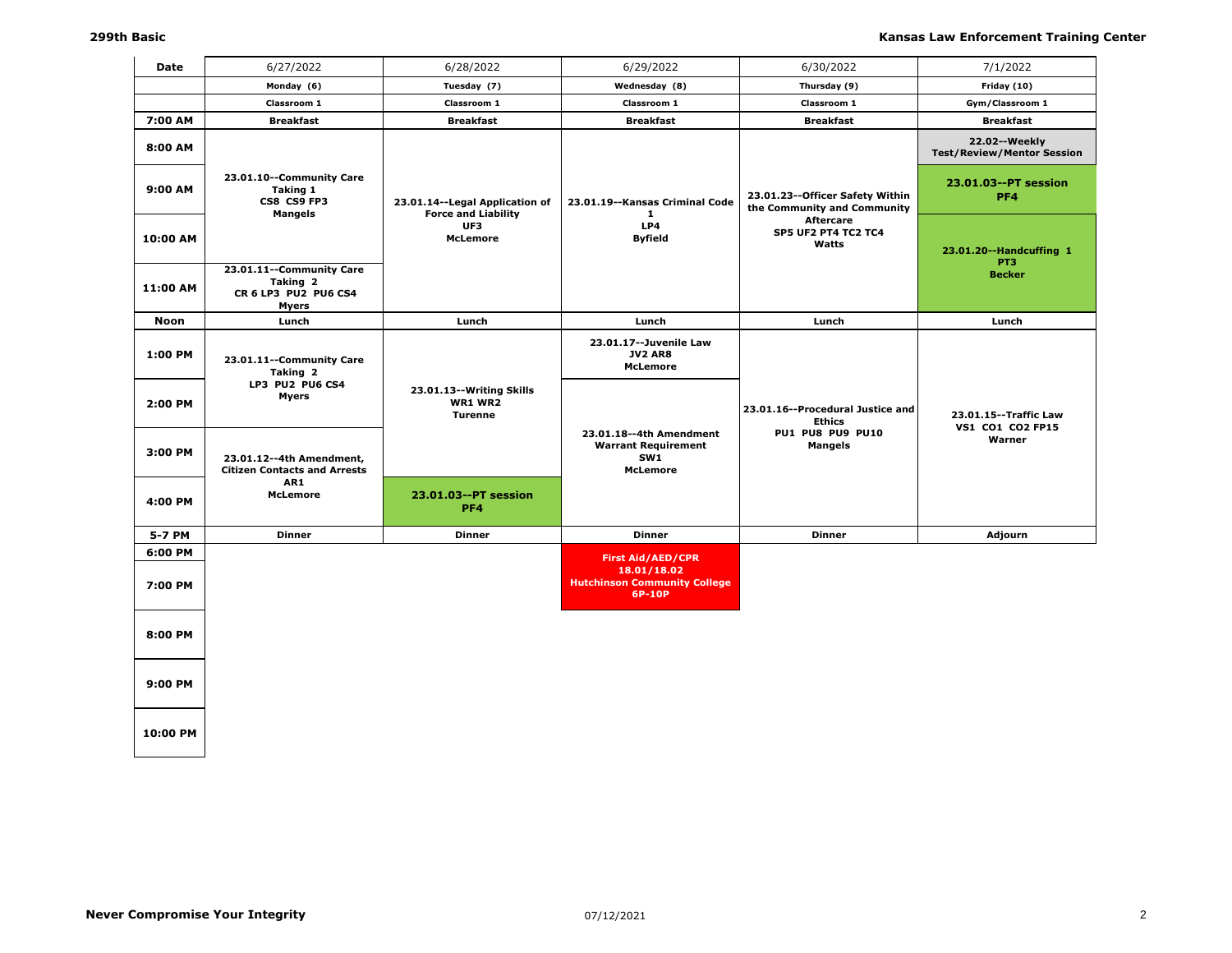| Date        | 7/11/2022                                                   | 7/12/2022                                                   | 7/13/2022                                                                                       | 7/14/2022                                                                                                 | 7/15/2022                                                                            |
|-------------|-------------------------------------------------------------|-------------------------------------------------------------|-------------------------------------------------------------------------------------------------|-----------------------------------------------------------------------------------------------------------|--------------------------------------------------------------------------------------|
|             | Monday (11)                                                 | Tuesday (12)                                                | Wednesday (13)                                                                                  | Thursday (14)                                                                                             | Friday (15)                                                                          |
|             | Gym/Classroom 1                                             | Classroom 1                                                 | Classroom 1                                                                                     | Classroom 1                                                                                               | Classroom 1                                                                          |
| 7:00 AM     | <b>Breakfast</b>                                            | <b>Breakfast</b>                                            | <b>Breakfast</b>                                                                                | <b>Breakfast</b>                                                                                          | <b>Breakfast</b>                                                                     |
| 8:00 AM     |                                                             |                                                             |                                                                                                 |                                                                                                           | 22.03--Weekly<br><b>Test/Review/Mentor Session</b>                                   |
| 9:00 AM     | 23.01.20--Handcuffing 2<br>PT <sub>3</sub><br><b>Becker</b> | 23.01.21 -- Kansas Criminal Code<br>$\overline{2}$<br>LP4   | 23.01.24 -- De-Escalation and<br><b>Communication With People in</b><br><b>Emotional Crisis</b> | 23.01.24 -- De-Escalation and<br><b>Communication With People in</b><br><b>Emotional Crisis Practical</b> | 23.01.28 -- Safe Arrest                                                              |
| 10:00 AM    |                                                             | <b>Byfield</b>                                              | PD2 PD7 PD9<br><b>McCorkill</b>                                                                 | PD2 PD7 PD9<br><b>McCorkill</b>                                                                           | <b>Practices</b><br>AR2 AR3 AR4<br>Carey                                             |
| 11:00 AM    | 23.01.03 -- PT session<br>PF4                               |                                                             |                                                                                                 |                                                                                                           |                                                                                      |
| <b>Noon</b> | Lunch                                                       | Lunch                                                       | Lunch                                                                                           | Lunch                                                                                                     | Lunch                                                                                |
| 1:00 PM     | 23.01.13 -- Writing Skills<br>WR2                           |                                                             |                                                                                                 |                                                                                                           | 23.01.28 -- Safe Arrest<br><b>Practices</b><br>AR2 AR3 AR4<br>Carev                  |
| 2:00 PM     | <b>Turenne</b>                                              | 23.01.26 -- Exceptions to the<br><b>Warrant Requirement</b> | 23.01.25 -- Mitigating Threats<br>PT <sub>1</sub>                                               | 23.01.27 -- Safe Search Practices<br>SE1 SE2 SE3 HP4                                                      |                                                                                      |
| 3:00 PM     | 23.01.22 -- Search Warrant<br><b>Standards</b>              | SW1 CT6<br><b>McLemore</b>                                  | Watts                                                                                           | <b>Baker</b>                                                                                              | 23.01.28 -- Safe Arrest Practices<br><b>Practical</b><br>AR2 AR3 AR4<br><b>Carey</b> |
| 4:00 PM     | WR4 SW2<br><b>McLemore</b>                                  |                                                             |                                                                                                 |                                                                                                           |                                                                                      |
| 5-7 PM      | <b>Dinner</b>                                               | <b>Dinner</b>                                               | <b>Dinner</b>                                                                                   | <b>Dinner</b>                                                                                             | Adjourn                                                                              |
| 7:00 PM     |                                                             |                                                             |                                                                                                 |                                                                                                           |                                                                                      |
| 8:00 PM     |                                                             |                                                             |                                                                                                 |                                                                                                           |                                                                                      |
| 9:00 PM     |                                                             |                                                             |                                                                                                 |                                                                                                           |                                                                                      |
| 10:00 PM    |                                                             |                                                             |                                                                                                 |                                                                                                           |                                                                                      |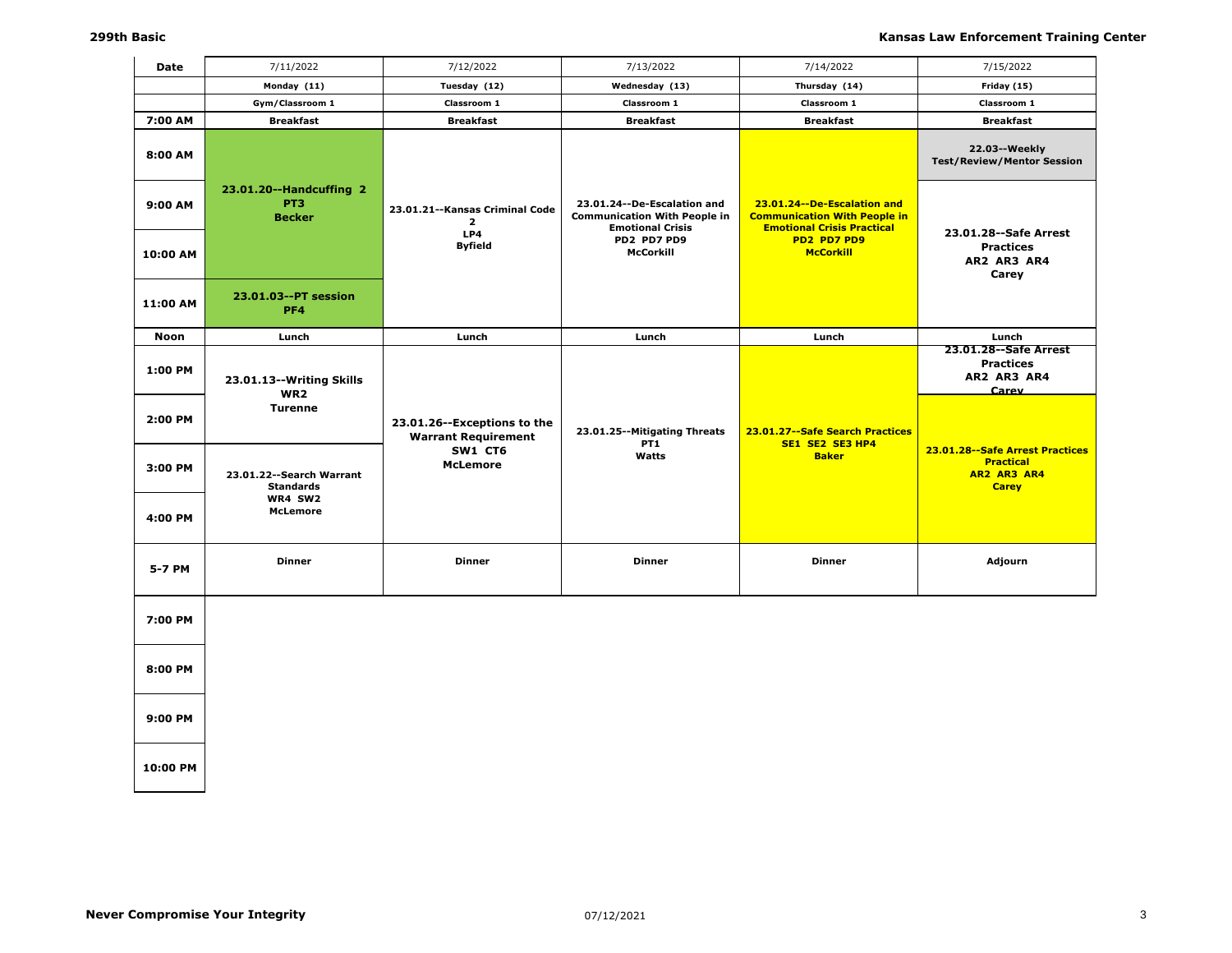| <b>Date</b>        | 7/18/2022                                                                               | 7/19/2022                                                     | 7/20/2022                                                 | 7/21/2022                                                                                 | 7/22/2022                                            |
|--------------------|-----------------------------------------------------------------------------------------|---------------------------------------------------------------|-----------------------------------------------------------|-------------------------------------------------------------------------------------------|------------------------------------------------------|
|                    | Monday (16)                                                                             | Tuesday (17)                                                  | Wednesday (18)                                            | Thursday (19)                                                                             | Friday (20)                                          |
|                    | Classroom 7/Gymnasium                                                                   | Classroom 7                                                   | Classroom 7/Gymnasium                                     | Classroom 7                                                                               | Classroom 7/Gymnasium                                |
| 7:00 AM            | <b>Breakfast</b>                                                                        | <b>Breakfast</b>                                              | <b>Breakfast</b>                                          | <b>Breakfast</b>                                                                          | <b>Breakfast</b>                                     |
| 8:00 AM            | 23.02.01--Control, Custody and<br><b>Defense</b><br><b>PT4 PT5 HP2</b><br><b>Becker</b> | 23.01.03--YFFR                                                |                                                           |                                                                                           | 22.04 -- Weekly<br><b>Test/Review/Mentor Session</b> |
| 9:00 AM            |                                                                                         | 23.02.02 -- Law Enforcement                                   | 23.02.06--Risk Management<br><b>During Arrests</b><br>UF1 | 23.02.05--Tactical Casualty Care<br>CR <sub>3</sub>                                       | 23.02.08--Patrol Interviews<br><b>IV3 FP11</b>       |
| 10:00 AM           | 23.02.01--Control, Custody and<br><b>Defense</b><br>PT4 PT5 HP2<br><b>Becker</b>        | Responder<br>SP4 FP 2 FP 6 FP8 FP9 FP10<br><b>Satterlee</b>   | Watts                                                     | <b>Jolliff</b>                                                                            | <b>McClarty</b>                                      |
| 11:00 AM           |                                                                                         |                                                               |                                                           |                                                                                           | 23.01.03--PT session<br>PF4                          |
| 12:00              | Lunch                                                                                   | Lunch                                                         | Lunch                                                     | Lunch                                                                                     | Lunch                                                |
| 1:00 PM<br>2:00 PM | 23.01.03--PT session<br>PF4<br>23.01--Bench Mark Test #1                                | 23.02.02--Law Enforcement                                     | 23.02.03 -- Subject Control                               | 23.02.05--Tactical Casualty Care<br><b>Practical</b><br>CR <sub>3</sub><br><b>Jolliff</b> | 23.02.09 - Basics of Self - Defense                  |
| 3:00 PM            | 24.01--Performance Test #1                                                              | <b>Responder Practical</b><br>SP4 BA4 CO4<br><b>Satterlee</b> | <b>Techniques</b><br><b>PT4 PT5</b><br><b>Becker</b>      | 23.02.04--Self Control and Duty<br>to Intervene<br>UF5                                    | <b>PT4 PT5</b><br><b>Becker</b>                      |
| 4:00 PM            |                                                                                         |                                                               |                                                           | Watts                                                                                     |                                                      |
| 5-7 PM             | <b>Dinner</b>                                                                           | <b>Dinner</b>                                                 | <b>Dinner</b>                                             | <b>Dinner</b>                                                                             | Adjourn                                              |
| 6:00 PM<br>7:00 PM |                                                                                         |                                                               |                                                           |                                                                                           |                                                      |
| 8:00 PM            |                                                                                         |                                                               |                                                           |                                                                                           |                                                      |
| 9:00 PM            |                                                                                         |                                                               |                                                           |                                                                                           |                                                      |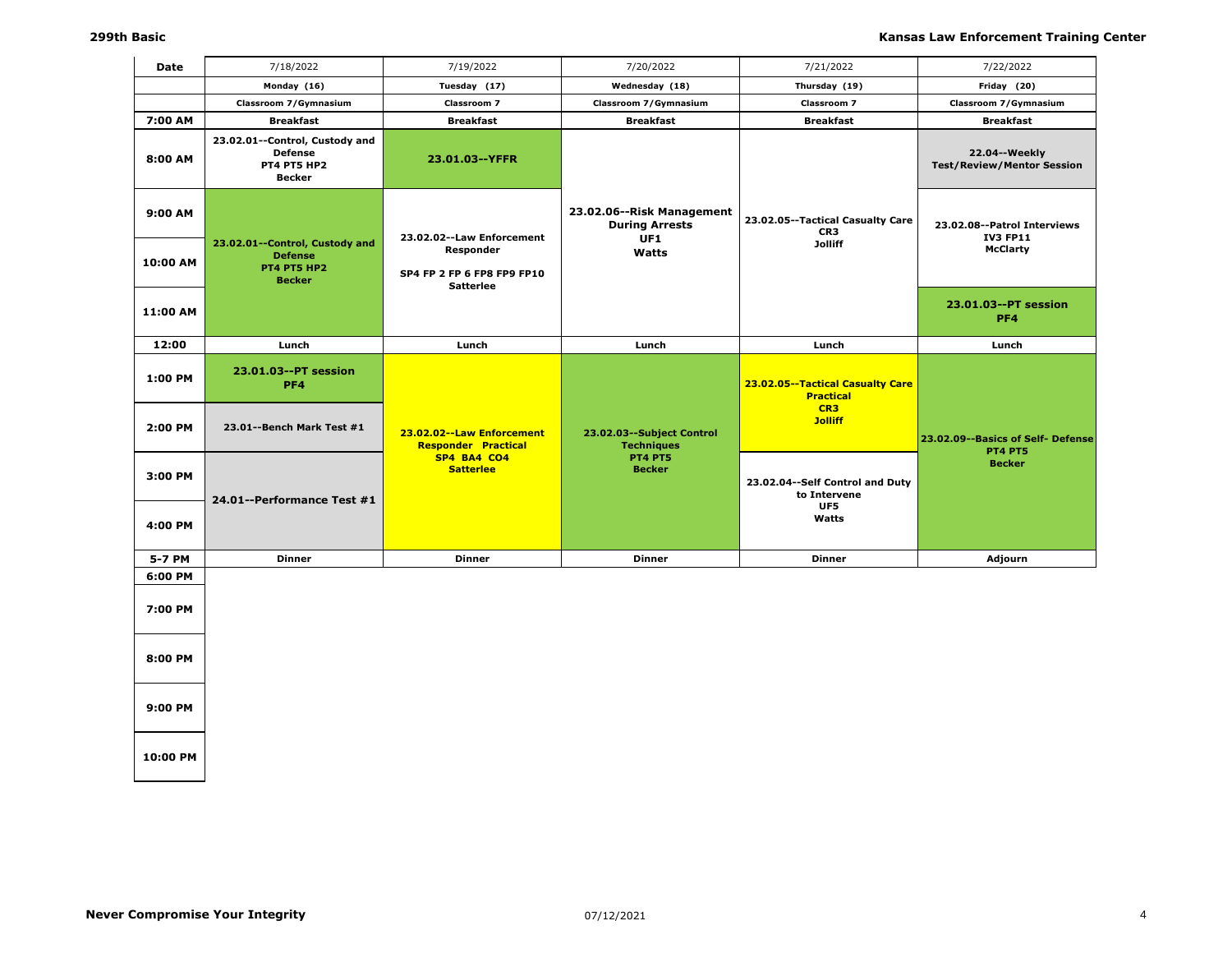| Date        | 7/25/2022                                             | 7/26/2022                                                               | 7/27/2022                                                                                   | 7/28/2022                                                                                | 7/29/2022                                           |
|-------------|-------------------------------------------------------|-------------------------------------------------------------------------|---------------------------------------------------------------------------------------------|------------------------------------------------------------------------------------------|-----------------------------------------------------|
|             | Monday (21)                                           | Tuesday (22)                                                            | Wednesday (23)                                                                              | Thursday (24)                                                                            | Friday (25)                                         |
|             | Classroom 7                                           | Classroom 7                                                             | Classroom 7/Gymnasium                                                                       | Classroom 7/Gymnasium                                                                    | Classroom 7                                         |
| 7:00 AM     | <b>Breakfast</b>                                      | <b>Breakfast</b>                                                        | <b>Breakfast</b>                                                                            | <b>Breakfast</b>                                                                         | <b>Breakfast</b>                                    |
| 8:00 AM     | 23.02.12--Community Policing<br>PU5 CS5 FP4           | 23.01.03--PT session<br>PF4                                             |                                                                                             | 22.05 -- Weekly<br><b>Test/Review/Mentor Session</b>                                     |                                                     |
| 9:00 AM     | Livingston                                            |                                                                         | 23.02.13--Interactions with<br>People in Mental Health Crisis<br>PD1 PD3 PD6 PD8, PD9 PD11, | 23.02.15--Interaction with the<br><b>Elderly and Persons with</b><br><b>Disabilities</b> | 23.02.22--Intro to Interrogation<br><b>LP1 IV1</b>  |
| 10:00 AM    | 23.02.07--Critical Thinking<br><b>Exercise</b>        | 23.02.10--Admissions and<br><b>Confessions</b><br>LP1<br><b>Byfield</b> | <b>PD12</b><br><b>McCorkill</b>                                                             | CC2 PD5 PL4 FP5<br><b>Mangels</b>                                                        | <b>Jolliff</b>                                      |
| 11:00 AM    | TC4<br><b>Torres</b>                                  |                                                                         |                                                                                             | 23.01.20--Handcuffing 3<br>PT <sub>3</sub><br><b>Becker</b>                              |                                                     |
| <b>Noon</b> | Lunch                                                 | Lunch                                                                   | Lunch                                                                                       | Lunch                                                                                    | Lunch                                               |
| 1:00 PM     | 23.02.17 -- Prisoner Care and<br>Liability<br>PL3 PL5 |                                                                         |                                                                                             | 23.01.20--Handcuffing 3<br>PT <sub>3</sub><br><b>Becker</b>                              |                                                     |
| 2:00 PM     | <b>Byfield</b>                                        | 23.02.11 -- Special Issues in<br><b>Prisoner Transport</b>              | 23.02.14 -- Law Enforcement<br><b>Baton</b>                                                 | 23.02.16--Ground Self-                                                                   | 23.02.22--Interrogation Practical<br><b>LP1 IV1</b> |
| 3:00 PM     | 23.02.23 -- Incident/Roadside<br>Safety               | HP3 HP6 HP5 FP19<br><b>Baker</b>                                        | <b>PT4 PT5</b><br><b>Becker</b>                                                             | <b>Defense</b><br><b>PT4 PT5</b><br><b>Becker</b>                                        | <b>Jolliff</b>                                      |
| 4:00 PM     | <b>CO3 FP16</b><br><b>Baney</b>                       |                                                                         |                                                                                             |                                                                                          |                                                     |
| 5-7 PM      | <b>Dinner</b>                                         | <b>Dinner</b>                                                           | <b>Dinner</b>                                                                               | <b>Dinner</b>                                                                            | Adjourn                                             |
| 6:00 PM     |                                                       |                                                                         |                                                                                             |                                                                                          |                                                     |
| 7:00 PM     |                                                       |                                                                         |                                                                                             |                                                                                          |                                                     |
| 8:00 PM     |                                                       |                                                                         |                                                                                             |                                                                                          |                                                     |
| 9:00 PM     |                                                       |                                                                         |                                                                                             |                                                                                          |                                                     |
|             |                                                       |                                                                         |                                                                                             |                                                                                          |                                                     |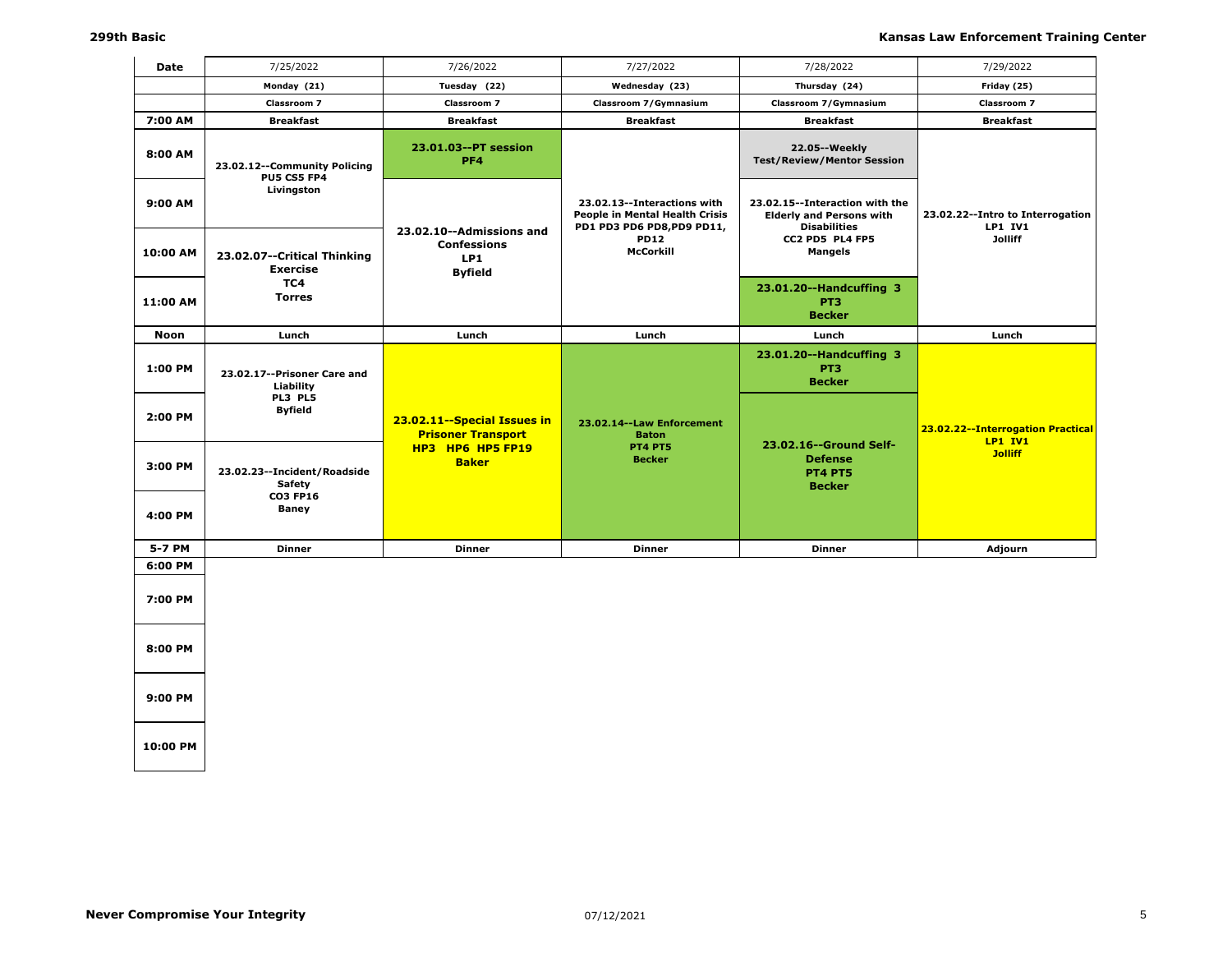| Date                                     | 8/1/2022                                                    | 8/2/2022                                        | 8/3/2022                                                                                 | 8/4/2022                                                                         | 8/5/2022                                                                                                    |
|------------------------------------------|-------------------------------------------------------------|-------------------------------------------------|------------------------------------------------------------------------------------------|----------------------------------------------------------------------------------|-------------------------------------------------------------------------------------------------------------|
|                                          | Monday (26)                                                 | Tuesday (27)                                    | Wednesday (28)                                                                           | Thursday (29)                                                                    | Friday (30)                                                                                                 |
|                                          | Classroom 7                                                 | Range                                           | <b>RANGE</b>                                                                             | <b>Classroom 7</b>                                                               | Classroom 7                                                                                                 |
| 7:00 AM                                  | <b>Breakfast</b>                                            | <b>Breakfast</b>                                | <b>Breakfast</b>                                                                         | <b>Breakfast</b>                                                                 | <b>Breakfast</b>                                                                                            |
| 8:00 AM                                  | 23.02.19--Promoting Public Trust<br><b>PU3 PU4 PU 6 PU7</b> |                                                 |                                                                                          | 23.01.03--PT session<br>PF4                                                      | 22.06 -- Weekly<br><b>Test/Review/Mentor Session</b>                                                        |
| 9:00 AM                                  | <b>Mangels</b>                                              | 23.02.24 -- RANGE<br><b>Baney</b>               | 23.02.24 -- RANGE<br><b>Baney</b>                                                        | 23.02.18--Patrol Techniques                                                      | 23.02.26--Building and Area<br>Search<br>BA1 BA2 BA3 BA4 BA5 BA7 PL6                                        |
| 10:00 AM                                 | 23.02.20--Intro to Firearms                                 |                                                 |                                                                                          | SP5 PT6 FP1 FP7<br><b>Satterlee</b>                                              | <b>Torres/Baney</b>                                                                                         |
| 11:00 AM                                 | <b>Baney</b>                                                |                                                 |                                                                                          |                                                                                  | 23.02.26--Building and Area<br><b>Search Practical</b><br><b>BA5 BA3 BA6 BA7 PL6</b><br><b>Torres/Baney</b> |
| Noon                                     | Lunch                                                       | Lunch                                           | Lunch                                                                                    | Lunch                                                                            | Lunch                                                                                                       |
| 1:00 PM<br>2:00 PM<br>3:00 PM<br>4:00 PM | 23.02.21 -- Fundamentals of<br>Marksmanship<br><b>Baney</b> | 23.02.24 -- RANGE<br><b>Baney</b><br><b>BA4</b> | 23.02.24 -- RANGE<br><b>Baney</b>                                                        | 23.02.18--Patrol Techniques<br><b>Practical</b><br>SP5 LP6 PT3<br><b>Turenne</b> | 23.02.26--Building and Area<br><b>Search Practical</b><br>BA5 BA3 BA6 BA7 PL6<br><b>Torres/Baney</b>        |
| 5-7 PM                                   | <b>Dinner</b>                                               | <b>Dinner</b>                                   | <b>Dinner</b>                                                                            | <b>Dinner</b>                                                                    | Adjourn                                                                                                     |
| 6:00 PM                                  |                                                             |                                                 |                                                                                          |                                                                                  |                                                                                                             |
| 7:00 PM                                  |                                                             |                                                 | 23.02.25--Intro to Reduced Light<br><b>Shooting 15.05 (1)</b><br><b>Instructor Baney</b> |                                                                                  |                                                                                                             |
| 8:00 PM                                  |                                                             |                                                 | <b>Reduced Light Shooting Practical</b><br>15.09(1)<br><b>Instructor Baney</b>           |                                                                                  |                                                                                                             |
| 9:00 PM                                  |                                                             |                                                 |                                                                                          |                                                                                  |                                                                                                             |
| 10:00 PM                                 |                                                             |                                                 |                                                                                          |                                                                                  |                                                                                                             |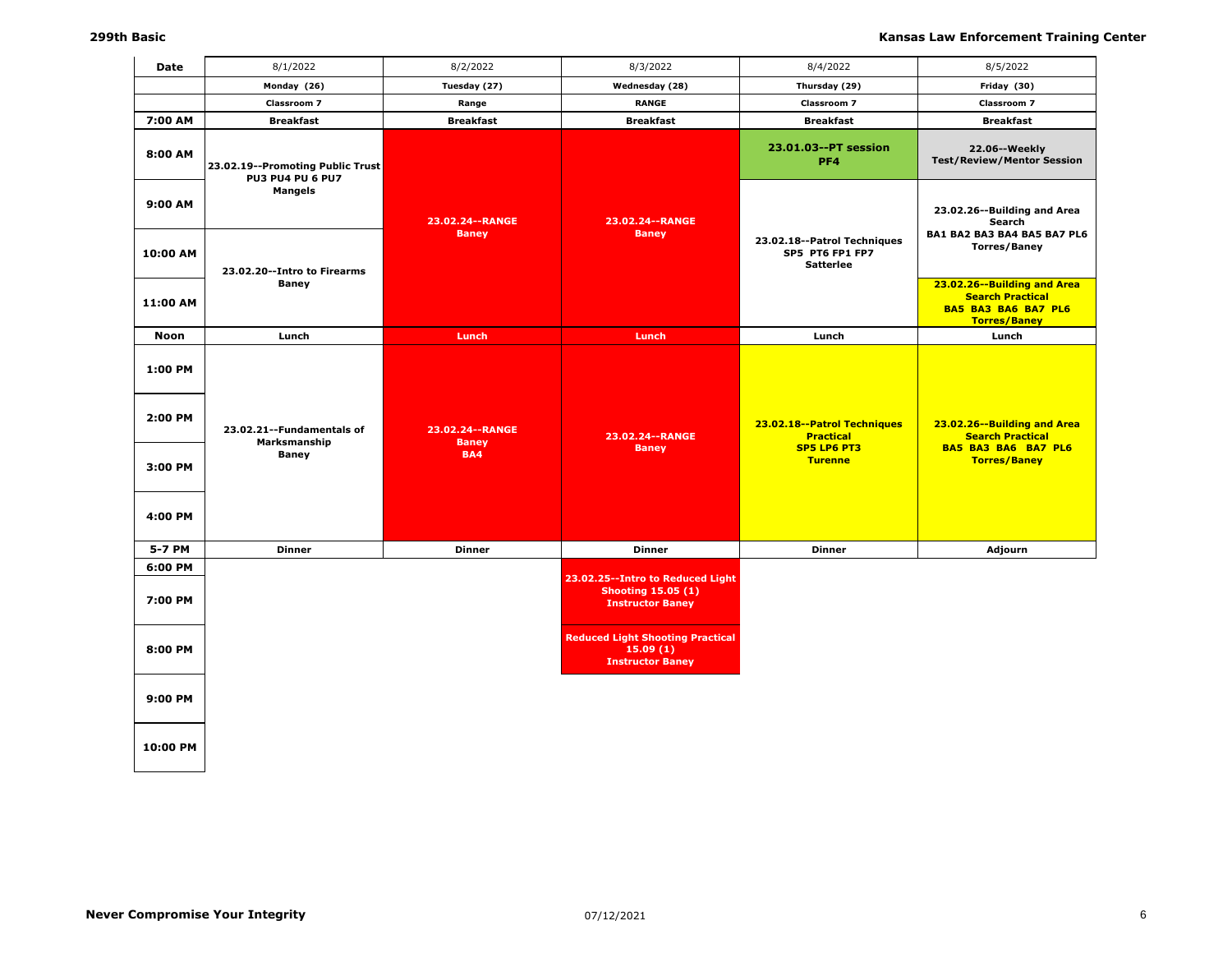| Date     | 8/8/2022                                            | 8/9/2022          | 8/10/2022         | 8/11/2022                                                           | 8/12/2022                                                                                |
|----------|-----------------------------------------------------|-------------------|-------------------|---------------------------------------------------------------------|------------------------------------------------------------------------------------------|
|          | Monday (31)                                         | Tuesday (32)      | Wednesday (33)    | Thursday (34)                                                       | Friday (35)                                                                              |
|          | Classroom 5                                         | Range             | Range             | Classroom 5/Gymnasium                                               | Classroom 5                                                                              |
| 7:00 AM  | <b>Breakfast</b>                                    | <b>Breakfast</b>  | <b>Breakfast</b>  | <b>Breakfast</b>                                                    | <b>Breakfast</b>                                                                         |
| 8:00 AM  | 23.01.03--PT session<br>PF4                         |                   |                   |                                                                     |                                                                                          |
| 9:00 AM  | 23.02--Bench Mark Test # 2                          | 23.02.24 -- RANGE | 23.02.24 -- RANGE | 23.03.02--Searching Vehicles<br>SV1 SV2 SV3 VS6 HP1<br><b>Baker</b> | 23.02.13--Interactions with<br><b>People in Mental Health Crisis</b><br><b>Practical</b> |
| 10:00 AM | 24.02--Performance Test #2                          | <b>Baney</b>      | <b>Baney</b>      |                                                                     | <b>PD10</b><br><b>McCorkill</b>                                                          |
| 11:00 AM |                                                     |                   |                   | 23.01.03--PT session<br>PF <sub>4</sub>                             |                                                                                          |
| Noon     | Lunch                                               | Lunch             | Lunch             | Lunch                                                               | Lunch                                                                                    |
| 1:00 PM  |                                                     |                   |                   |                                                                     |                                                                                          |
| 2:00 PM  | 23.03.14 -- Patrol Narcotics<br><b>SA2 IV2 FP21</b> | 23.02.24 -- RANGE | 23.02.24 -- RANGE | 23.03.01 -- Chemical Agents<br><b>PT4 PT5</b>                       | 23.03.04--Rules of the Road<br><b>VS1 LP4 FP14</b>                                       |
| 3:00 PM  | <b>Torres</b>                                       | <b>Baney</b>      | <b>Baney</b>      | <b>Becker</b>                                                       | <b>Myers</b>                                                                             |
| 4:00 PM  |                                                     |                   |                   |                                                                     |                                                                                          |
| 5-7 PM   | <b>Dinner</b>                                       | <b>Dinner</b>     | <b>Dinner</b>     | <b>Dinner</b>                                                       | Adjourn                                                                                  |
| 6:00 PM  |                                                     |                   |                   |                                                                     |                                                                                          |
| 7:00 PM  |                                                     |                   |                   |                                                                     |                                                                                          |
| 8:00 PM  |                                                     |                   |                   |                                                                     |                                                                                          |
| 9:00 PM  |                                                     |                   |                   |                                                                     |                                                                                          |
|          |                                                     |                   |                   |                                                                     |                                                                                          |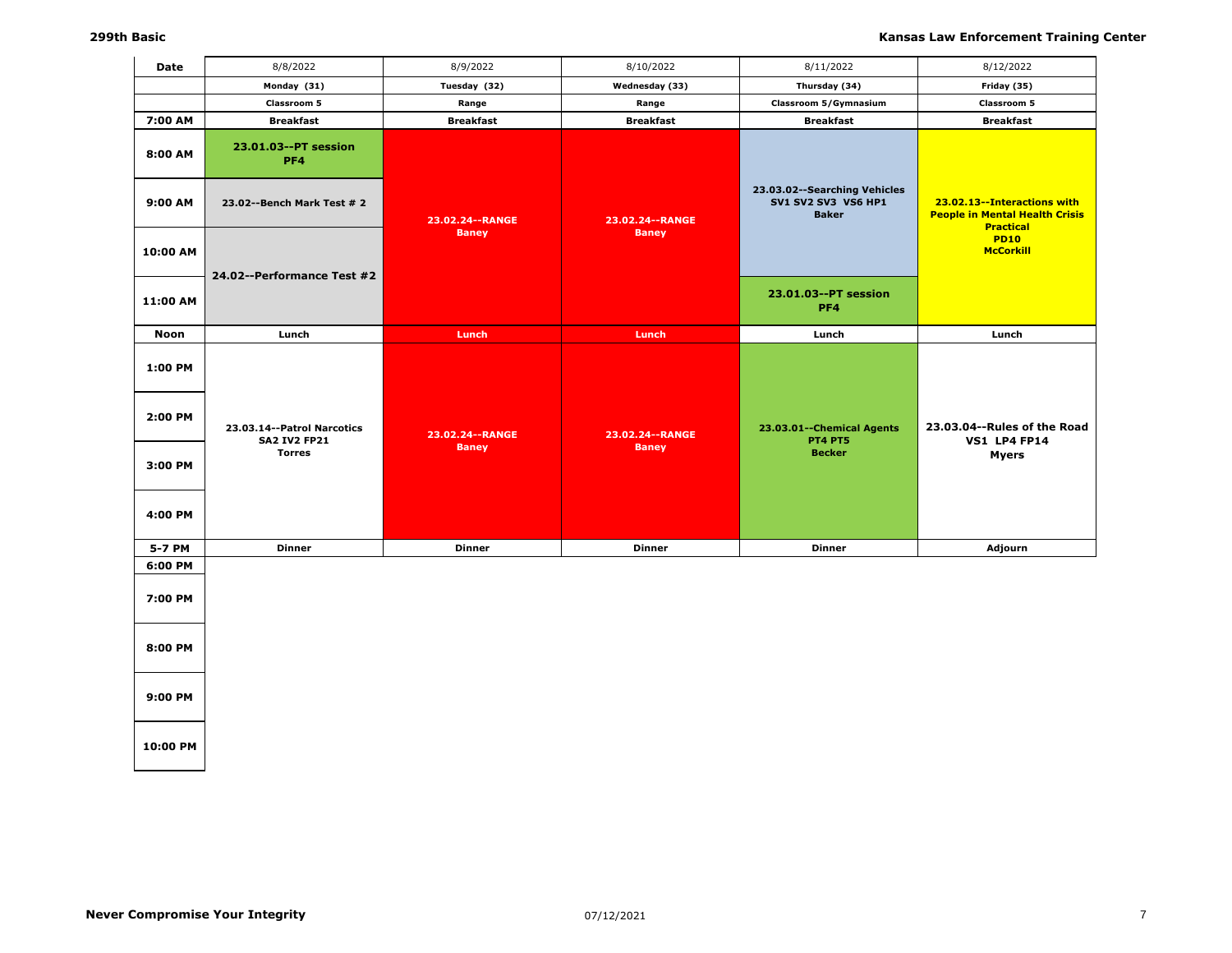| Date     | 8/15/2022                                                                | 8/16/2022                                                                | 8/17/2022                                                                | 8/18/2022                                       | 8/19/2022                                                                         |
|----------|--------------------------------------------------------------------------|--------------------------------------------------------------------------|--------------------------------------------------------------------------|-------------------------------------------------|-----------------------------------------------------------------------------------|
|          | Monday (36)                                                              | Tuesday (37)                                                             | Wednesday (38)                                                           | Thursday (39)                                   | Friday (40)                                                                       |
|          | Classroom 2                                                              | Classroom 2                                                              | Classroom 2                                                              | Classroom 2                                     | Classroom 2                                                                       |
| 7:00 AM  | <b>Breakfast</b>                                                         | <b>Breakfast</b>                                                         | <b>Breakfast</b>                                                         | <b>Breakfast</b>                                | <b>Breakfast</b>                                                                  |
| 8:00 AM  |                                                                          |                                                                          |                                                                          |                                                 | 22.07--Weekly<br><b>Test/Review/Mentor Session</b>                                |
| 9:00 AM  | 23.03.15--Standardized Field<br><b>Sobriety Testing</b>                  | 23.03.15 -- Standardized Field<br><b>Sobriety Testing</b>                | 23.03.15 -- Standardized Field<br><b>Sobriety Testing</b>                | 23.03.16--Intoxilyzer Training                  | 23.03.13--Applied Critical<br><b>Thinking Problem in</b><br><b>Animal Cruelty</b> |
| 10:00 AM | <b>FP17</b><br><b>Jolliff</b>                                            | <b>FP17</b><br><b>Jolliff</b>                                            | <b>FP17</b><br><b>Jolliff</b>                                            | <b>FP17</b>                                     | TC3 SI3<br>Ohlde                                                                  |
| 11:00 AM |                                                                          |                                                                          |                                                                          |                                                 | 23.01.03--PT session<br>PF4                                                       |
| Noon     | Lunch                                                                    | Lunch                                                                    | Lunch                                                                    | Lunch                                           | Lunch                                                                             |
| 1:00 PM  |                                                                          |                                                                          |                                                                          |                                                 |                                                                                   |
| 2:00 PM  | 23.03.15 -- Standardized Field<br><b>Sobriety Testing</b><br><b>FP17</b> | 23.03.15 -- Standardized Field<br><b>Sobriety Testing</b><br><b>FP17</b> | 23.03.15 -- Standardized Field<br><b>Sobriety Testing</b><br><b>FP17</b> | 23.03.16 -- Intoxilyzer Training<br><b>FP17</b> | 23.03.03--Physical Skills and<br><b>Tactics</b><br><b>PT4 PT5</b>                 |
| 3:00 PM  | <b>Jolliff</b>                                                           | <b>Jolliff</b>                                                           | <b>Jolliff</b>                                                           |                                                 | <b>Becker</b>                                                                     |
| 4:00 PM  |                                                                          |                                                                          |                                                                          |                                                 |                                                                                   |
| 5-7 PM   | <b>Dinner</b>                                                            | <b>Dinner</b>                                                            | <b>Dinner</b>                                                            | <b>Dinner</b>                                   | Adjourn                                                                           |
| 6:00 PM  |                                                                          |                                                                          |                                                                          |                                                 |                                                                                   |
| 7:00 PM  |                                                                          |                                                                          |                                                                          |                                                 |                                                                                   |
| 8:00 PM  |                                                                          |                                                                          |                                                                          |                                                 |                                                                                   |
| 9:00 PM  |                                                                          |                                                                          |                                                                          |                                                 |                                                                                   |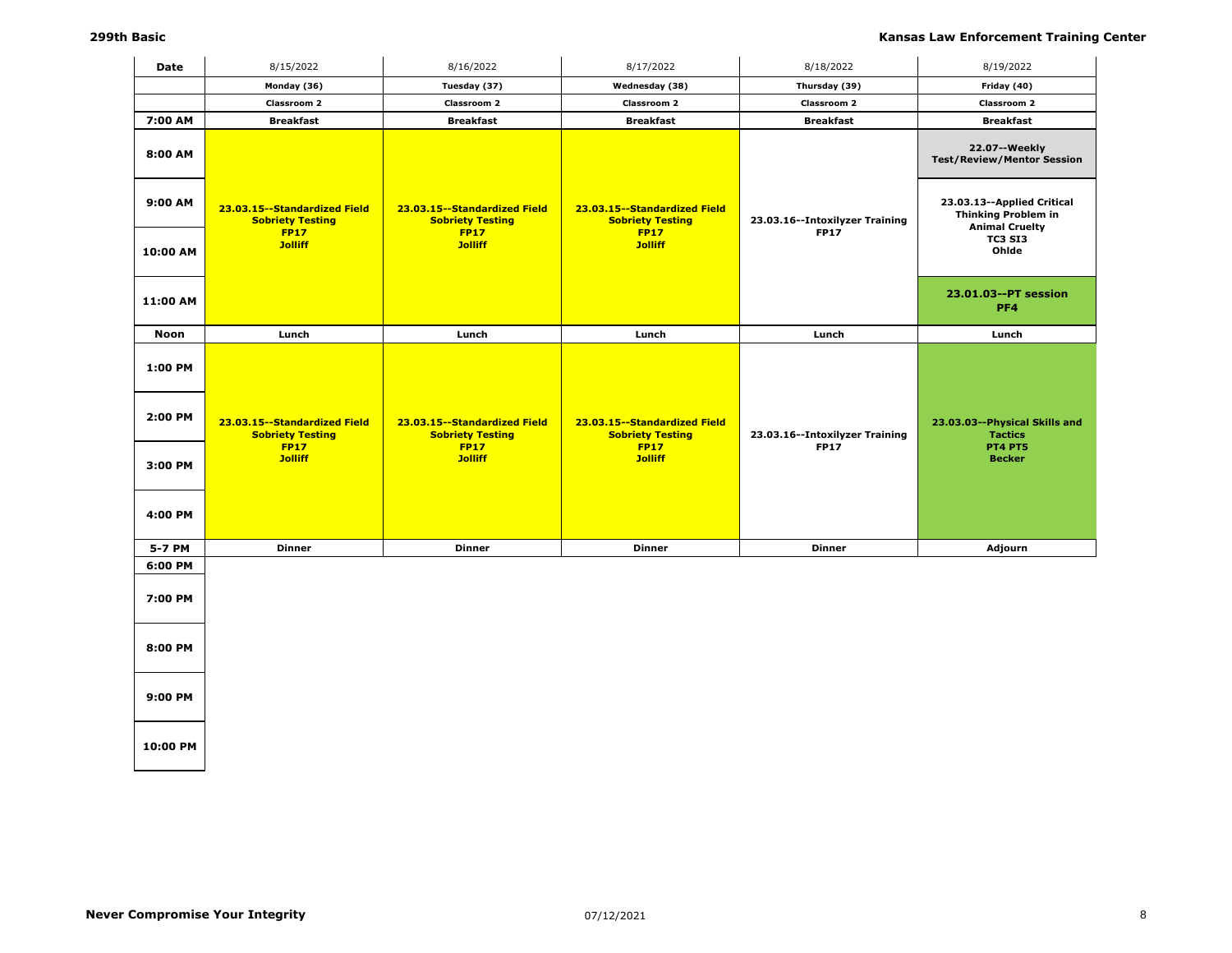| Date     | 8/22/2022                                                        | 8/23/2022                                                           | 8/24/2022                                   | 8/25/2022                    | 8/26/2022                                                                       |
|----------|------------------------------------------------------------------|---------------------------------------------------------------------|---------------------------------------------|------------------------------|---------------------------------------------------------------------------------|
|          | Monday (41)                                                      | Tuesday (42)                                                        | Wednesday (43)                              | Thursday (44)                | Friday (45)                                                                     |
|          | Classroom 2                                                      | Classroom 2                                                         | Classroom 2                                 | Range                        | Classroom 2                                                                     |
| 7:00 AM  | <b>Breakfast</b>                                                 | <b>Breakfast</b>                                                    | <b>Breakfast</b>                            | <b>Breakfast</b>             | <b>Breakfast</b>                                                                |
| 8:00 AM  | 23.03.08--Crowd Control<br>CR4 CS7                               |                                                                     |                                             |                              |                                                                                 |
| 9:00 AM  | Carey                                                            | 23.02.09--Vehicle Stops<br><b>VS2 VS5</b><br><b>Buettgenbach</b>    | 23.02.09 -- Vehicle Stops<br><b>VS5 VS4</b> | 23.03.11 -- Intro to Rifle   | 23.03.17 -- Juvenile Intervention<br>JV1 JV2 JV3 JV4<br><b>Baney/Myers</b>      |
| 10:00 AM | 23.03.05--Searching People<br><b>Incident to Arrest</b>          |                                                                     | <b>Buettgenbach</b>                         | <b>Baney</b>                 |                                                                                 |
| 11:00 AM | AR5<br><b>Baker</b>                                              | 23.01.03--YFFR                                                      |                                             |                              | 23.03.18 -- Crimes Against<br>Children<br><b>JV5 SC2 SC3</b><br><b>McClarty</b> |
| Noon     | Lunch                                                            | Lunch                                                               | Lunch                                       | Lunch                        | Lunch                                                                           |
| 1:00 PM  | 23.03.06--Prisoner Transport and<br><b>Transfer</b>              | 23.02.09--Vehicle Stops<br><b>VS2 VS5</b><br><b>Buettgenbach</b>    |                                             |                              |                                                                                 |
| 2:00 PM  | AR6 AR7 AR9 AR10 HP1<br><b>Baker</b>                             |                                                                     | 23.02.09 -- Vehicle Stops<br><b>VS2</b>     | 23.03.12 -- Intro to Shotgun | 23.03.18 -- Crimes Against<br>Children                                          |
| 3:00 PM  | 23.03.07--Legal Aspects of<br><b>Emergency Vehicle Operation</b> | 23.03.10--Police Liability<br>PL1 PL2 PL7 PL8 PL9<br><b>Byfield</b> | <b>Buettgenbach</b>                         | <b>Baney</b>                 | <b>JV5 SC2 SC3</b><br><b>McClarty</b>                                           |
| 4:00 PM  | White                                                            |                                                                     |                                             |                              |                                                                                 |
| 5-7 PM   | <b>Dinner</b>                                                    | <b>Dinner</b>                                                       | <b>Dinner</b>                               | <b>Dinner</b>                | Adjourn                                                                         |
| 6:00 PM  |                                                                  |                                                                     |                                             |                              |                                                                                 |
| 7:00 PM  |                                                                  |                                                                     |                                             |                              |                                                                                 |
| 8:00 PM  |                                                                  |                                                                     |                                             |                              |                                                                                 |
| 9:00 PM  |                                                                  |                                                                     |                                             |                              |                                                                                 |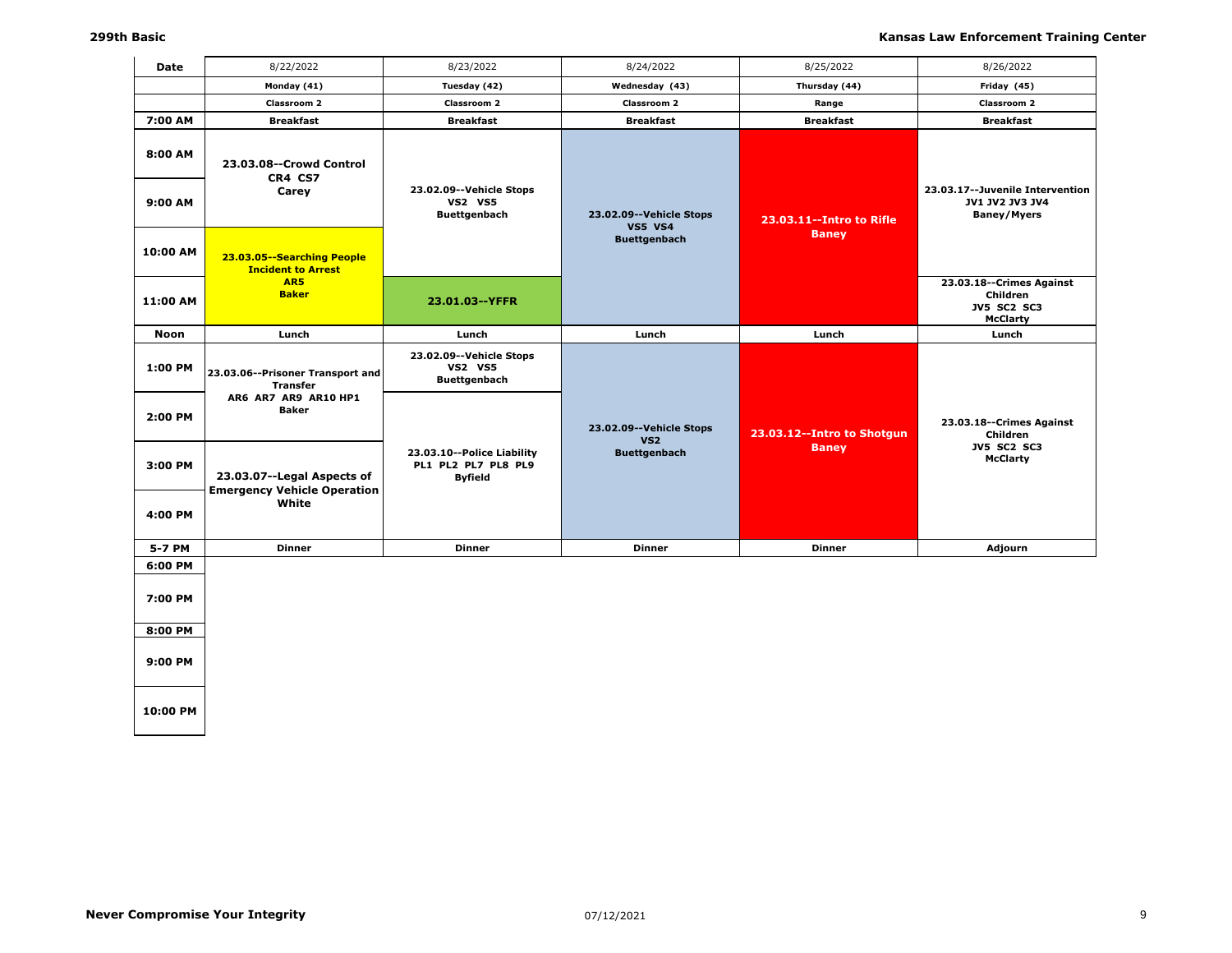| Date     | 8/29/2022                                                    | 8/30/2022                                                         | 8/31/2022                                                                                         | 9/1/2022                                                                              | 9/2/2022                                                                           |
|----------|--------------------------------------------------------------|-------------------------------------------------------------------|---------------------------------------------------------------------------------------------------|---------------------------------------------------------------------------------------|------------------------------------------------------------------------------------|
|          | Monday (46)                                                  | Tuesday (47)                                                      | Wednesday (48)                                                                                    | Thursday (49)                                                                         | Friday (50)                                                                        |
|          | <b>Classroom 2</b>                                           | Classroom 2                                                       | Classroom 2                                                                                       | Classroom 2                                                                           | Classroom 2                                                                        |
| 7:00 AM  | <b>Breakfast</b>                                             | <b>Breakfast</b>                                                  | <b>Breakfast</b>                                                                                  | <b>Breakfast</b>                                                                      | <b>Breakfast</b>                                                                   |
| 8:00 AM  | 23.01.03--PT session<br>PF4                                  | 23.04.03--Alcohol Investigations<br>SA <sub>1</sub>               | 23.01.03--PT session<br>PF4                                                                       | 23.04.07--Evidence Processing<br>EV1 EV2 EV3 EV4 EV5 EV6                              | 22.08--Weekly<br><b>Test/Review/Mentor Session</b>                                 |
| 9:00 AM  | 23.04.01--Courtroom Procedure<br>CT2 CT3 CT4 CT5 CT7 EV7 LP8 | Carey                                                             |                                                                                                   | Metzler                                                                               |                                                                                    |
| 10:00 AM | McLemore                                                     | 23.04.02 -- Serving Process<br><b>FP20</b><br><b>Buettgenbach</b> | 23.04.05--Community Trust and<br><b>Involvement</b><br>CS 6 CC1 CC4 CC3 CM2 CM3<br><b>Mangels</b> | 23.04.08 -- Fingerprinting                                                            | 23.04.09--Death Notification<br>and Investigation<br><b>FP12</b><br><b>Jolliff</b> |
| 11:00 AM | 23.03--Benchmark Test #3                                     | 23.01.03--YFFR                                                    |                                                                                                   | EV1 EV2 EV3 EV4 EV5 EV6<br><b>McClarty</b>                                            |                                                                                    |
| Noon     | Lunch                                                        | Lunch                                                             | Lunch                                                                                             | Lunch                                                                                 | Lunch                                                                              |
| 1:00 PM  |                                                              |                                                                   |                                                                                                   |                                                                                       |                                                                                    |
| 2:00 PM  | 24.03--Performance Test #3                                   | 23.04.04--Community<br><b>Interaction</b>                         | 23.04.06 -- Sex Crimes<br>SC1 SC2 CS1                                                             | 23.04.07--Evidence Processing<br><b>Practical</b><br>EV1 EV2 EV3 EV4 EV5 EV6          | 23.04.10--Communications with<br><b>Suicidal People in Crisis</b>                  |
| 3:00 PM  |                                                              | CS2 CS3 FP18<br>Livingston                                        | Livingston                                                                                        | <b>Metzler/McClarty</b>                                                               | PD4 PD6 PD12 PD11<br><b>McCorkill</b>                                              |
| 4:00 PM  |                                                              |                                                                   |                                                                                                   |                                                                                       |                                                                                    |
| 5-7 PM   | <b>Dinner</b>                                                | <b>Dinner</b>                                                     | Dinner                                                                                            | <b>Dinner</b>                                                                         | Adjourn                                                                            |
| 6:00 PM  |                                                              |                                                                   |                                                                                                   |                                                                                       |                                                                                    |
| 7:00 PM  |                                                              |                                                                   |                                                                                                   |                                                                                       |                                                                                    |
| 8:00 PM  |                                                              |                                                                   |                                                                                                   | 23.04.13--Managing Complex<br><b>Scenes</b><br>TC2 CR1 CR2 CR5 CR 6<br><b>Turenne</b> |                                                                                    |
| 9:00 PM  |                                                              |                                                                   |                                                                                                   |                                                                                       |                                                                                    |
| 10:00 PM |                                                              |                                                                   |                                                                                                   |                                                                                       |                                                                                    |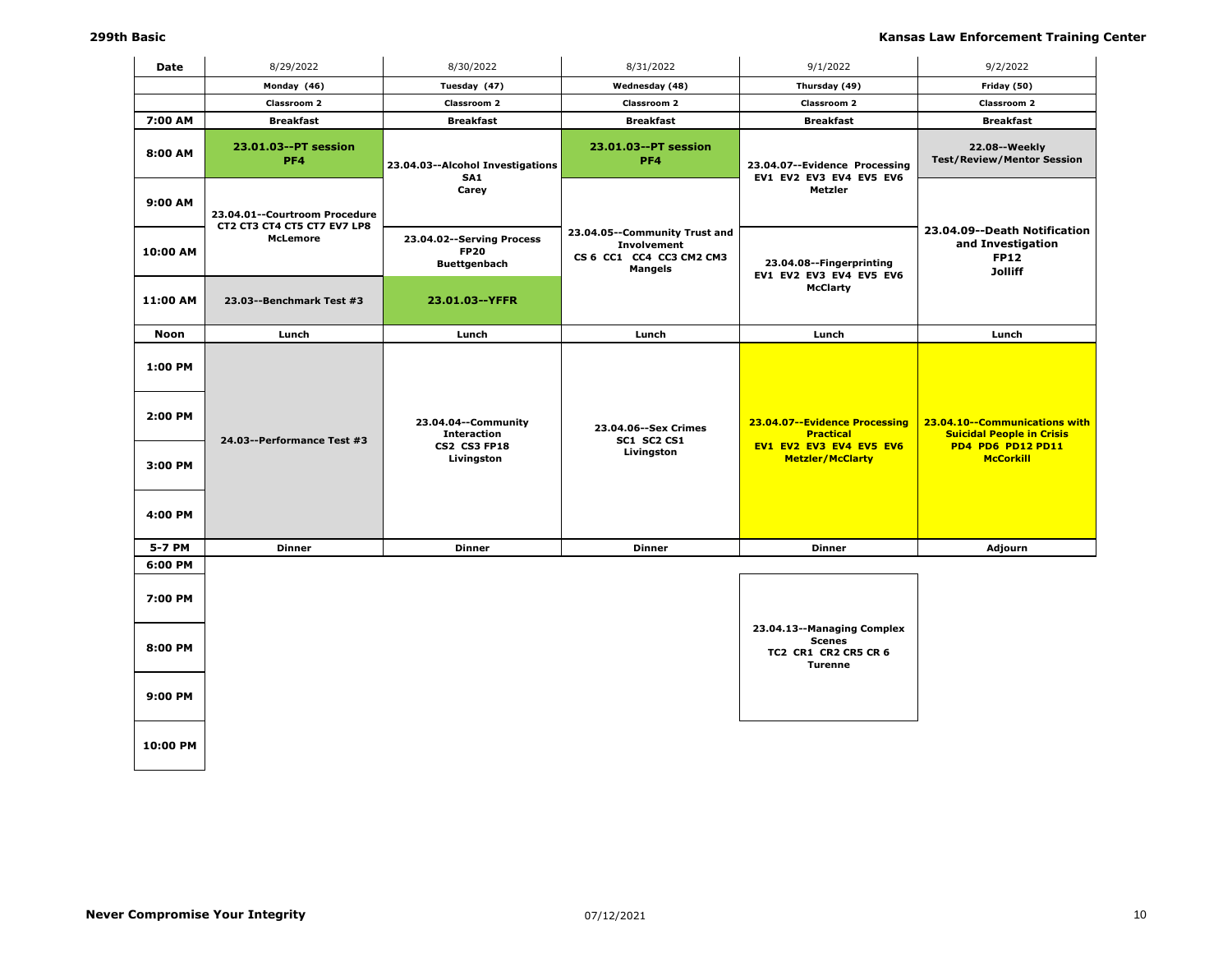| <b>Date</b>        | 9/5/2022         | 9/6/2022                                             | 9/7/2022                                                                                                  | 9/8/2022                                                                        | 9/9/2022                                                           |
|--------------------|------------------|------------------------------------------------------|-----------------------------------------------------------------------------------------------------------|---------------------------------------------------------------------------------|--------------------------------------------------------------------|
|                    | Monday (51)      | Tuesday (52)                                         | Wednesday (53)                                                                                            | Thursday (54)                                                                   | Friday (55)                                                        |
|                    | Classroom 5      | Classroom 5                                          | Classroom 2                                                                                               | Classroom 5                                                                     | <b>Classroom 5/Range</b>                                           |
| 7:00 AM            | <b>Breakfast</b> | <b>Breakfast</b>                                     | Classroom 5                                                                                               | <b>Breakfast</b>                                                                | <b>Breakfast</b>                                                   |
| 8:00 AM            |                  | 23.04.14--Property Crimes<br>PP3 PP5 PP4 PP1 PP2 SM1 |                                                                                                           |                                                                                 | 22.09--Weekly<br><b>Test/Review/Mentor Session</b>                 |
| 9:00 AM            | Holiday          | CS1<br><b>Mangels</b>                                | 23.04.16 -- Collison<br>CO5 CO6 CO7 CO8 CO10 CO11                                                         | 23.04.16 -- Collison<br>CO5 CO6 CO7 CO8 CO10 CO11                               | 23.04.17--Person Crimes<br><b>Investigations</b>                   |
| 10:00 AM           |                  | 23.04.15 -- Financial Crimes<br><b>PP6 CS1</b>       | CO12 CO13 SP2 CR5<br>Ohlde                                                                                | CO12 CO13 SP2 CR5<br>Ohlde                                                      | IV4 PC1 CS1 FP9<br>Metzler                                         |
| 11:00 AM           |                  | <b>Mangels</b>                                       |                                                                                                           |                                                                                 | 23.04.18 -- Elder Abuse<br><b>Investigations</b><br>SI5<br>Metzler |
| Noon               |                  | Lunch                                                | Lunch                                                                                                     | Lunch                                                                           | Lunch                                                              |
| 1:00 PM<br>2:00 PM | Holiday          |                                                      |                                                                                                           |                                                                                 |                                                                    |
| 3:00 PM            |                  | 23.04.16 -- Collison<br>CO12 CO13 SP2 CR5<br>Ohlde   | 23.04.16 -- Collison<br>CO5 CO6 CO7 CO8 CO10 CO11 CO5 CO6 CO7 CO8 CO10 CO11<br>CO12 CO13 SP2 CR5<br>Ohlde | 23.04.16 -- Collison<br>CO5 CO6 CO7 CO8 CO10 CO11<br>CO12 CO13 SP2 CR5<br>Ohlde | 23.02.24 -- RANGE Qualifications<br><b>Baney</b>                   |
| 4:00 PM            |                  |                                                      |                                                                                                           |                                                                                 |                                                                    |
| 5-7 PM             | <b>Dinner</b>    | <b>Dinner</b>                                        | <b>Dinner</b>                                                                                             | <b>Dinner</b>                                                                   | Adjourn                                                            |
| 6:00 PM            |                  |                                                      |                                                                                                           |                                                                                 |                                                                    |
| 7:00 PM            |                  | 23.04.11 -- Serious Injuries<br>and Fatal Collisions | 23.04.12--Occupant Safety<br>SP <sub>1</sub>                                                              | 23.01.03--PT session<br>PF <sub>4</sub>                                         |                                                                    |
| 8:00 PM            |                  | <b>VS1 CO7</b><br>Ohlde                              | Warner                                                                                                    |                                                                                 |                                                                    |
| 9:00 PM            |                  |                                                      |                                                                                                           |                                                                                 |                                                                    |
| 10:00 PM           |                  |                                                      |                                                                                                           |                                                                                 |                                                                    |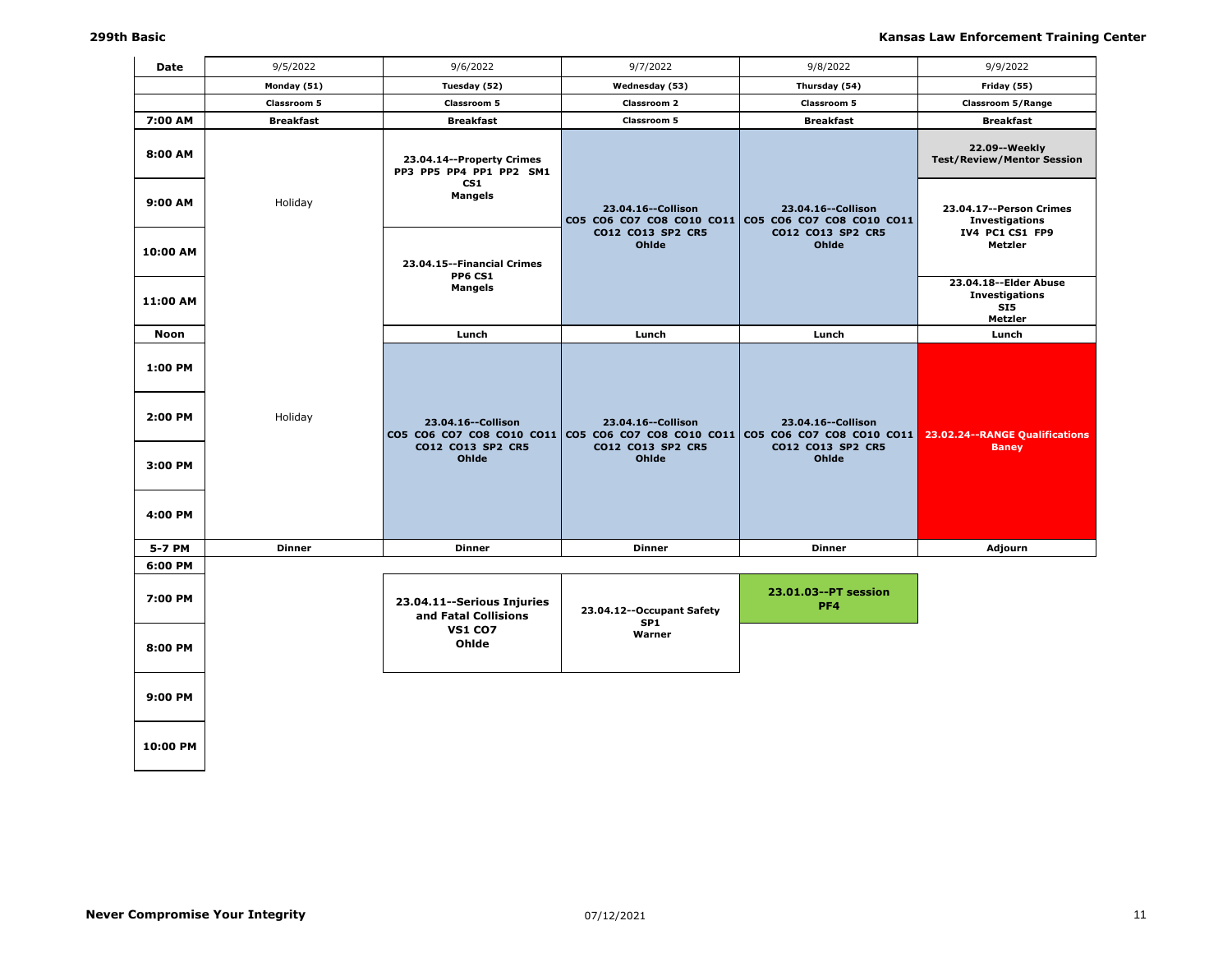| <b>Date</b>                              | 9/12/2022                                                                                                                  | 9/13/2022                                                                                                                   | 9/14/2022                                                                                                                   | 9/15/2022                                                                                                   | 9/16/2022                                                                               |
|------------------------------------------|----------------------------------------------------------------------------------------------------------------------------|-----------------------------------------------------------------------------------------------------------------------------|-----------------------------------------------------------------------------------------------------------------------------|-------------------------------------------------------------------------------------------------------------|-----------------------------------------------------------------------------------------|
|                                          | Monday (56)                                                                                                                | Tuesday (57)                                                                                                                | Wednesday (58)                                                                                                              | Thursday (59)                                                                                               | Friday (60)                                                                             |
|                                          | <b>EVO Building</b>                                                                                                        | <b>EVO Building</b>                                                                                                         | <b>EVO Building</b>                                                                                                         | <b>EVO Building</b>                                                                                         | <b>EVO Building</b>                                                                     |
| 7:00 AM                                  | <b>Breakfast</b>                                                                                                           | <b>Breakfast</b>                                                                                                            | <b>Breakfast</b>                                                                                                            | <b>Breakfast</b>                                                                                            | <b>Breakfast</b>                                                                        |
| 8:00 AM<br>9:00 AM                       | 23.04.19 -- Domestic Violence &<br><b>Stalking Lecture</b><br>DV1 DV2 DV6 DV7 DV8 CS1 PC2                                  | 23.04.20--Street Investigations<br>PC1 PP3 PP5 PP4 PP1 PP2                                                                  | 23.04.20--Street Investigations<br><b>Practical</b><br>PC1 PP3 PP5 PP4 PP1 PP2                                              | 23.04.19--Domestic Violence &<br><b>Stalking Practical</b>                                                  | 23.04.21--High Risk Vehicle<br><b>Stops</b>                                             |
| 10:00 AM                                 | <b>CS1 FP13</b><br>Livingston                                                                                              | PP6 SM1 SM2 LP7 WR5 IV1<br><b>Metzler</b>                                                                                   | PP6 SM1 SM2 LP7 WR5 IV1<br><b>Metzler</b>                                                                                   | DV3 DV4 DV5 PC2 CS1 FP13<br><b>Livingston</b>                                                               | VS3<br>White                                                                            |
| 11:00 AM                                 |                                                                                                                            |                                                                                                                             |                                                                                                                             |                                                                                                             |                                                                                         |
| Noon                                     | Lunch                                                                                                                      | Lunch                                                                                                                       | Lunch                                                                                                                       | Lunch                                                                                                       | Lunch                                                                                   |
| 1:00 PM<br>2:00 PM<br>3:00 PM<br>4:00 PM | 23.04.19 -- Domestic Violence &<br><b>Stalking Lecture</b><br>DV1 DV2 DV6 DV7 DV8 CS1 PC2<br><b>CS1 FP13</b><br>Livingston | 23.04.20--Street Investigations<br><b>Practical</b><br>PC1 PP3 PP5 PP4 PP1 PP2<br>PP6 SM1 SM2 LP7 WR5 IV1<br><b>Metzler</b> | 23.04.20--Street Investigations<br><b>Practical</b><br>PC1 PP3 PP5 PP4 PP1 PP2<br>PP6 SM1 SM2 LP7 WR5 IV1<br><b>Metzler</b> | 23.04.19--Domestic Violence &<br><b>Stalking Practical</b><br>DV3 DV4 DV5 PC2 CS1 FP13<br><b>Livingston</b> | 23.04.21--High Risk Vehicle<br><b>Stops Practical</b><br><b>VS3 CO9</b><br><b>White</b> |
|                                          |                                                                                                                            |                                                                                                                             |                                                                                                                             |                                                                                                             |                                                                                         |
| 5-7 PM                                   | <b>Dinner</b>                                                                                                              | <b>Dinner</b>                                                                                                               | <b>Dinner</b>                                                                                                               | <b>Dinner</b>                                                                                               | Adjourn                                                                                 |
| 6:00 PM                                  | <b>FATS - Training</b>                                                                                                     |                                                                                                                             |                                                                                                                             |                                                                                                             |                                                                                         |
| 7:00 PM                                  |                                                                                                                            |                                                                                                                             |                                                                                                                             |                                                                                                             |                                                                                         |
| 8:00 PM                                  |                                                                                                                            |                                                                                                                             |                                                                                                                             |                                                                                                             |                                                                                         |
| 9:00 PM                                  |                                                                                                                            |                                                                                                                             |                                                                                                                             |                                                                                                             |                                                                                         |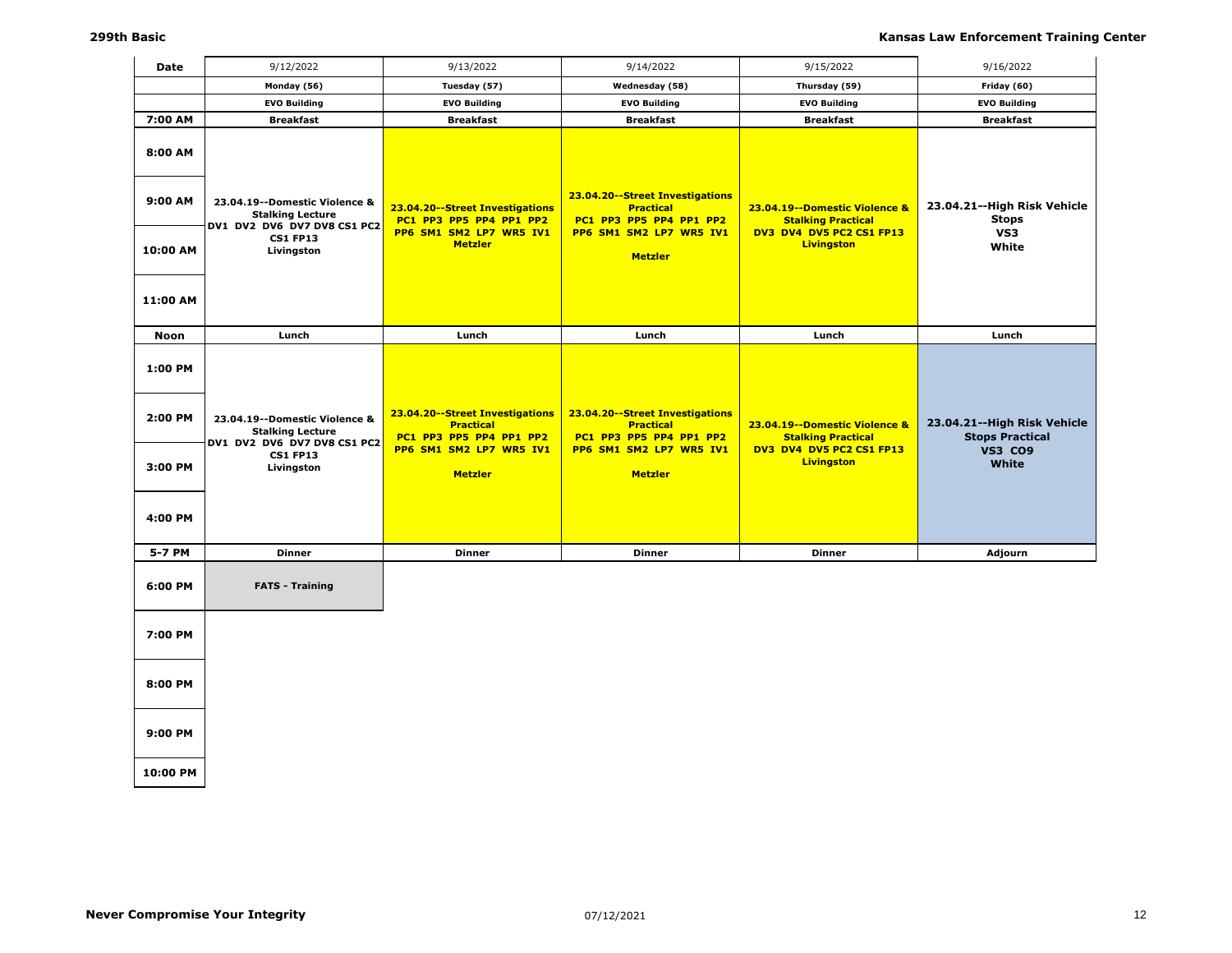| Date                | 9/19/2022                                                             | 9/20/2022                                                          | 9/21/2022                          | 9/22/2022                          | 9/23/2022                          |
|---------------------|-----------------------------------------------------------------------|--------------------------------------------------------------------|------------------------------------|------------------------------------|------------------------------------|
|                     | Monday (61)                                                           | Tuesday (62)                                                       | Wednesday (63)                     | Thursday (64)                      | Friday (65)                        |
|                     | <b>EVO Building</b>                                                   | <b>EVO Building</b>                                                | <b>EVO Building</b>                | <b>EVO Building</b>                | <b>EVO Building</b>                |
| 7:00 AM             | <b>Breakfast</b>                                                      | <b>Breakfast</b>                                                   | <b>Breakfast</b>                   | <b>Breakfast</b>                   | <b>Breakfast</b>                   |
| 8:00 AM             | 23.04--Benchmark Test #4                                              |                                                                    |                                    |                                    | OFF                                |
| 9:00 AM             |                                                                       | 23.05.01 -- Fundamentals of<br><b>Emergency Vehicle Operations</b> | 23.05.03 -- EVO Practical<br>White | 23.05.03 -- EVO Practical<br>White | 23.01.03--PT session<br>PF4        |
| 10:00 AM            | 24.04--Performance Test #4 and<br>Use of Force Test<br><b>UF6 PT2</b> | <b>Jolliff</b>                                                     |                                    |                                    | 23.05.03 -- EVO Practical          |
| 11:00 AM            |                                                                       |                                                                    |                                    |                                    | White                              |
| <b>Noon</b>         | Lunch                                                                 | Lunch                                                              | Lunch                              | Lunch                              | Lunch                              |
| 1:00 PM             |                                                                       |                                                                    |                                    |                                    |                                    |
| 2:00 PM             | 24.04--Performance Test #4<br>UF6 PT2                                 | 23.05.02--Pursuit Driving<br>CO <sub>9</sub><br>White              | 23.05.03 -- EVO Practical<br>White | 23.05.03 -- EVO Practical<br>White | 23.05.03 -- EVO Practical<br>White |
| 3:00 PM             |                                                                       |                                                                    |                                    |                                    |                                    |
| 4:00 PM             | 23.01.03--PT session<br>PF4                                           |                                                                    |                                    |                                    |                                    |
| 5-7 PM              | <b>Dinner</b>                                                         | <b>Dinner</b>                                                      | <b>Dinner</b>                      | <b>Dinner</b>                      | Adjourn                            |
| 6:00 PM             |                                                                       | Class Photos - 5:00 PM                                             |                                    |                                    |                                    |
| 7:00 PM             |                                                                       |                                                                    |                                    | 23.05.04 -- Night Drive<br>White   |                                    |
| 8:00 PM             |                                                                       |                                                                    |                                    |                                    |                                    |
| 9:00 PM<br>10:00 PM |                                                                       |                                                                    |                                    |                                    |                                    |